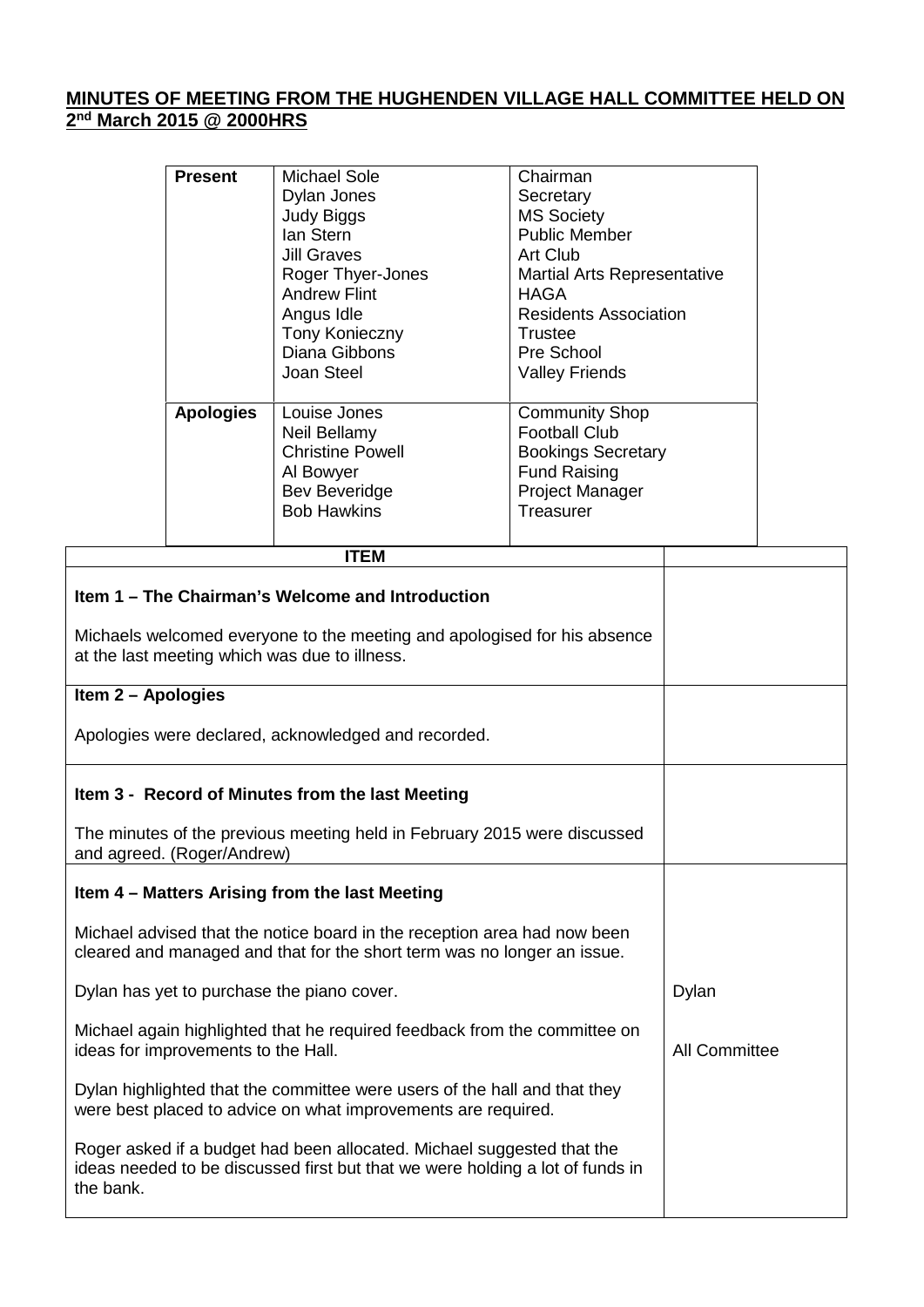Dylan suggested that the ideas be 'Blue Sky' thinking so that we could set a five year roadmap of improvements if we cannot afford to do it all in one go.

### **Item 5 – Chairman's Report**

Michael informed the committee that he had met with Bev to discuss the down pipes and guttering on the outside of the village hall. He has requested that quotes be obtained to standardise the colour and design of the solution to improve the look of the hall.

All agreed that this would improve the hall. In addition the following ideas came forward for improvement to the hall.

Roger suggested that the quality of the wooden flooring has always been a good feature of the hall and regular maintenance would make the floor a feature of the hall.

Tony suggested good lighting solutions to change the mood of the hall for different events

Angus suggested good audio solutions and updating the heating (radiators etc).

## **Item 6 – Treasurers Report**

In Bob's absence Dylan gave a verbal report as instructed by Bob. The points of note for this month was that £5000 had been paid into the higher interest account and that he had not received any feedback from the appeal against business rates.

|  | • Virgin Money | £75,783.53 |
|--|----------------|------------|
|  |                |            |

- CAF Bank £7,646.77
- Total **£83,430.30**

## **Item 7 – Secretary's Report**

Dylan informed the committee that the Charity commission financial submission had been completed for both the hall and the field charities.

An advert has been designed to be published in the Hughenden magazine in order to raise the profile of the village hall.

#### **Item 8 – Maintenance Report**

As Bev was not present Michael went through the outstanding maintence points from the last meeting.

Fire door fitted and awaiting a new handle Christine requires more key fobs Potter Brass plaque needs replacing Water heater has been repaired Dylan to send Judy a copy of the public liability insurance